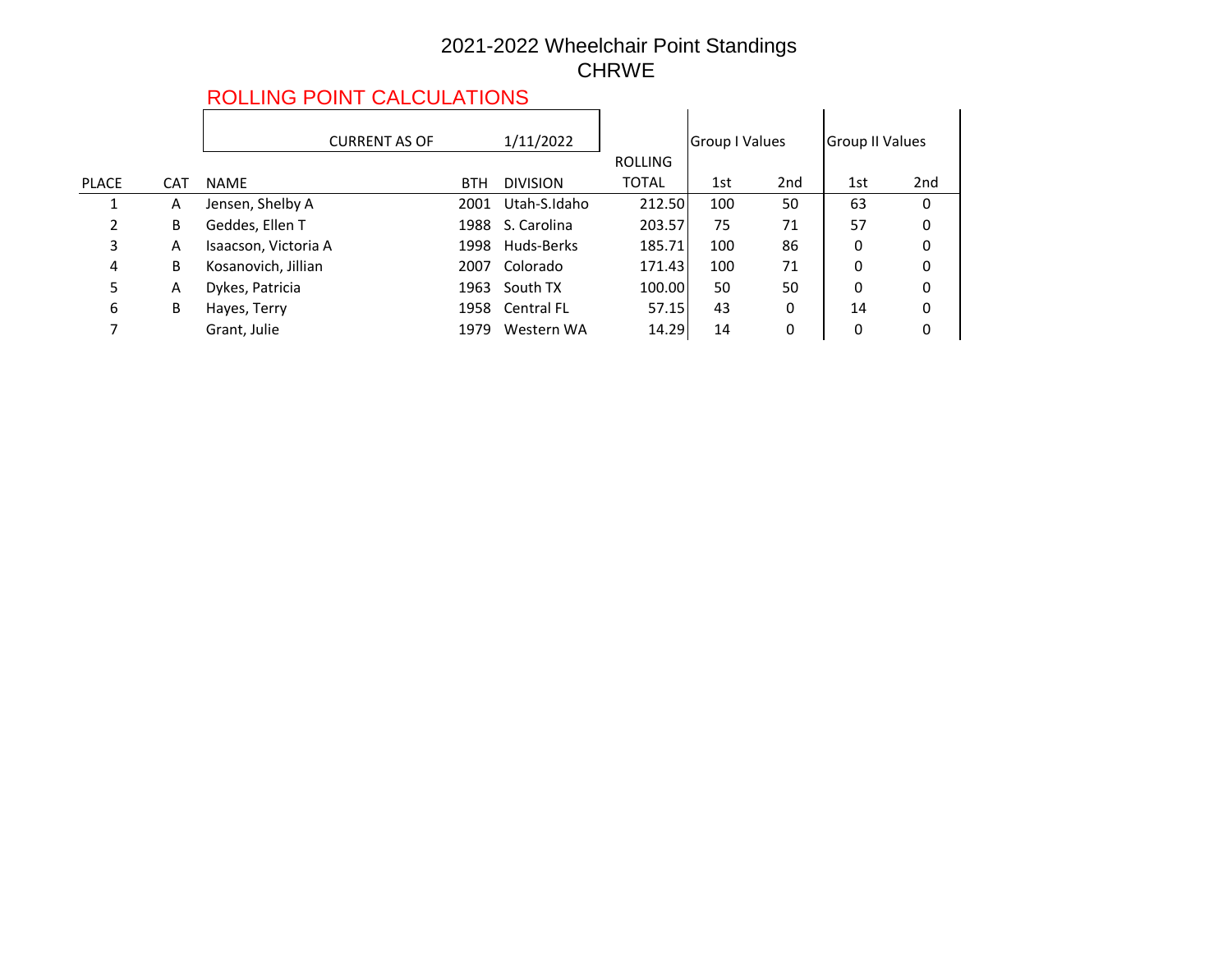### 2021-2022 Wheelchair Point Standings CHRWE

| <b>DOMESTIC</b>      |                |               | As of:             | 1/11/22       |                      |               |
|----------------------|----------------|---------------|--------------------|---------------|----------------------|---------------|
|                      | CHR-<br>OCT    | 2021          | CHR-<br><b>JAN</b> | 2022          | CHR-<br><b>NATLS</b> | 2021          |
|                      | <b>PLACE</b>   | <b>POINTS</b> | <b>PLACE</b>       | <b>POINTS</b> | <b>PLACE</b>         | <b>POINTS</b> |
| Jensen, Shelby A     | np             | 0             | 3                  | 50            | 1                    | 100           |
| Geddes, Ellen T      | np             | 0             | $\overline{2}$     | 75            | 3                    | 71.43         |
| Isaacson, Victoria A | np             | 0             | 1                  | 100           | $\overline{2}$       | 85.71         |
| Kosanovich, Jillian  | 1              | 100           | np                 | 0             | 3                    | 71.43         |
| Dykes, Patricia      | $\mathfrak{p}$ | 50            | 3                  | 50            | 6                    | 28.57         |
| Hayes, Terry         | np             | 0             | np                 | 0             | 5                    | 42.86         |
| Grant, Julie         | np             | 0             | np                 | 0             | 7                    | 14.29         |